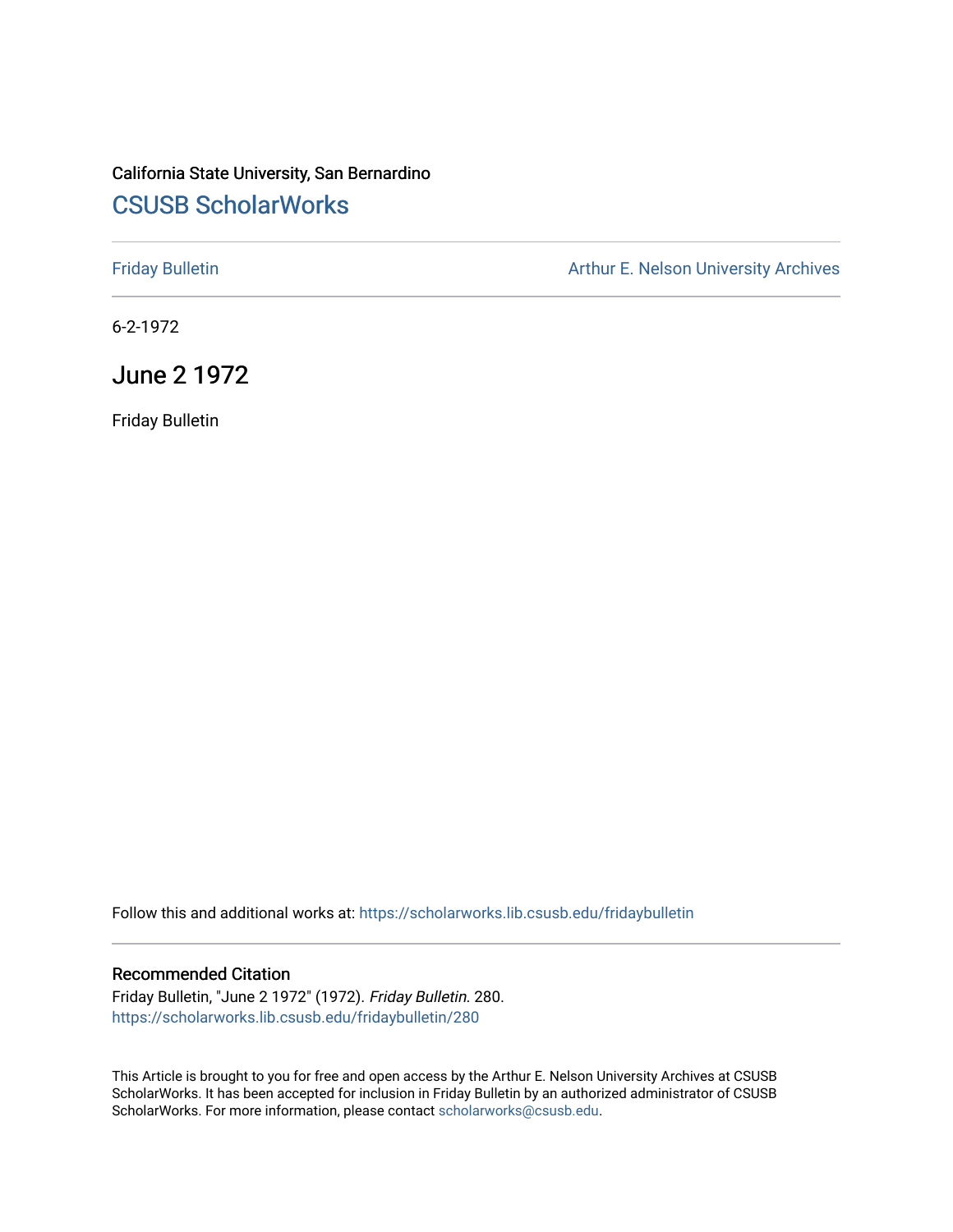

FACULTY PROMOTIONS AND The following faculty members have been ,<br>AWARD OF TENURE LISTED promoted to new rank for the 1972-73 promoted to new rank for the 1972-73 **academic year. President John M. Pfau announced;** 

**Promotion to Full Professor: Clifford T. Paynton, Florence B. Mote, and George A. Weiny.** 

**Promotion to Associate Professor; Sarojam K. Mankau, Larry L. Kramer, Bernhardt Mortensen, Stuart M. Persell, Jorun B. Johns, Bruce Golden, Walter O. Zoecklein, Vernon 0. Leviege, A. Mac Eaton, Denis R. Lichtman, Dalton Harrington, Margaret Lenz, John M. Hatton, and Kenneth Mantei.** 

**Award of Tenure; William L. Slout, Harvey Wichman, Brij B. Khare, Nikolai E. Khokhlov, Robert A. Blackey, Elliott R. Barkan, Mireille G. Rydell, Charles F. Kellers, Gordon E. Stanton, Ernest F. Garcia, James D. Thomas, Clifford T. Paynton, Sarojam K. Mankau, Larry L. Kramer, Kenneth Mantei, Elton N. Thompson, Robert A. Lee, John M. Tibbals, Donald C. Woods.** 

**\* \* \*** 

**\* \* \*** 

**JUNE 6 ELECTION DAY Primary Election Day, Tuesday, June 6, will not**  be observed as a holiday by the College. In-**A HOLIDAY SEPT. 1 stead, it will be used for a holiday on Friday, September 1, in conjunction with the Labor** 

**Day four-day weekend.** 

**ACADEMIC YEAR DRAWS TO CLOSE Nearly 275 Fall and Winter graduates**  and Spring and Summer degree candidates **will participate in the Sixth Annual** 

**Commencement exercises Saturday, June 10, 8 p.m. in the College Gym.** 

**Dr. Paul Saltman, Provost of Revelle College at UC, San Diego, give the commencement address, speaking on "Education—For What?" The Rev. Robert R. Rockwell from San Bernardino will give the invocation and benediction. Dr. Arthur Wenk, Asst. Prof, of Music, will play the processional and direct the College Chorus.** 

**Leading the Class of 1972 will be Student Marshal Robert Stein and Faculty Marshal Charles Kellers. The College Marshal is James**  Crum. **(Continued on Page 2)**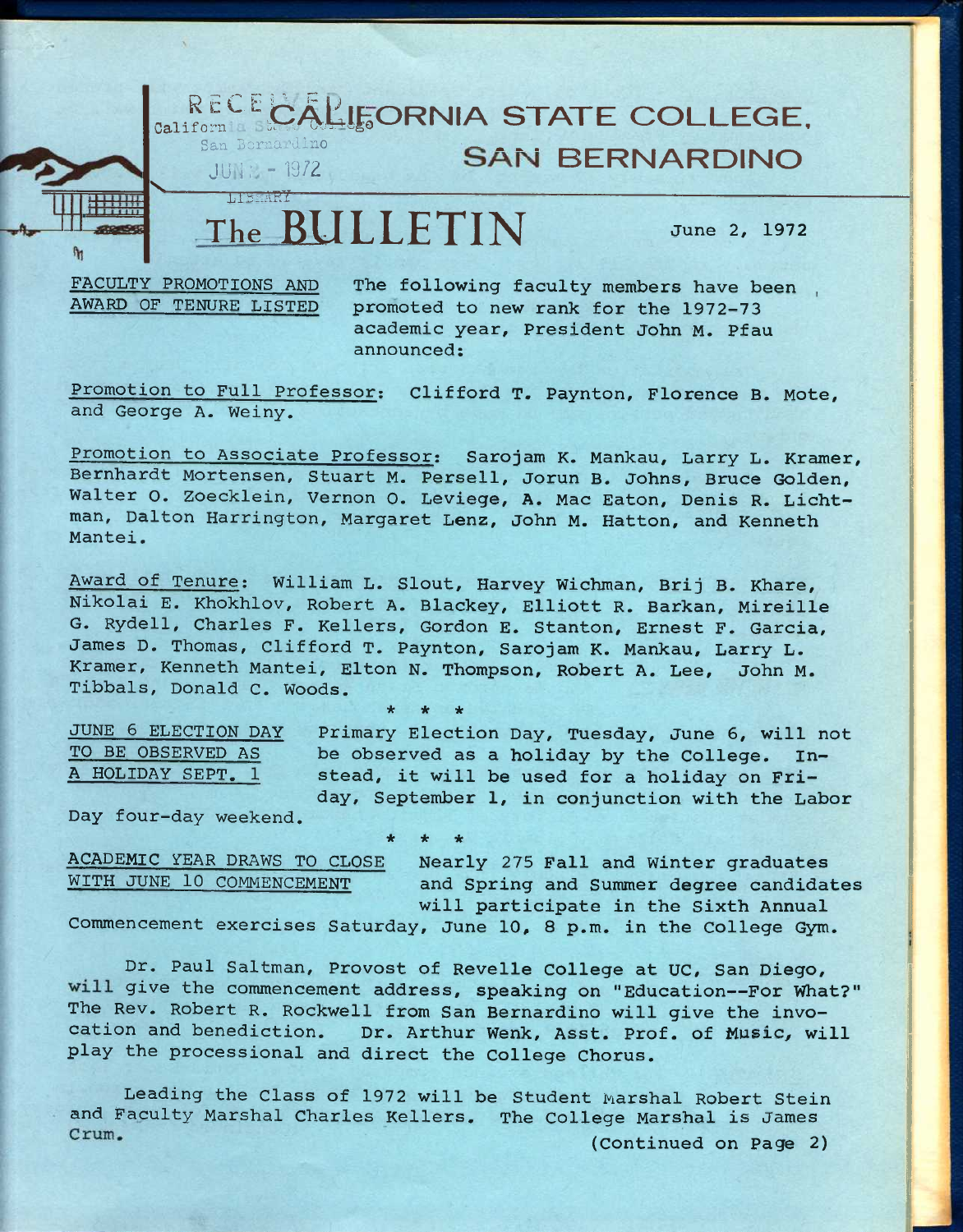**COMMENCEMENT - (Cont'd) Vice President Gerald Scherba will present the candidates for degrees, which will be conferred by President Pfau.** 

**Approximately 32 members of the graduating class will graduate with honors.** 

**A reception for participants and their guests will follow the ceremony in the Little Gym. Everyone is invited to attend.** 

**Due to the large number of graduates and guests, admission to the exercises will be by ticket only.** 

**Transportation by tram has been arranged to carry people from the main parking lot to the Gym. Special arrangements for physically handicapped persons may be made by contacting the College Relations office.** 

**Guided tram tours of the College campus will be available between 5 and 7 p.m., prior to Commencement. Trams will leave from the northeast end of the parking lot. Student Tour Guides will conduct the tours. \* \* \*** 

**LAST ISSUE OF Due to Commencement preparations the Bulletin will not "BULLETIN" FOR be published next week. This is the last issue of 1971-72 the 1971-72 academic year. \* \* \*** 

**Russell DeRemer (Physics) will speak before the San Bernardino South Rotary Club on June 7 on "A Perspective on Earthquakes." Dr. DeRemer addressed the Downtown Kiwanis Club on May 31, speaking on the College.** 

**+ Fook Fah Liu (Physics) has been selected with approximately 30 other participants from throughout the U.S. to attend the NSF-sponsored Summer Institute on History of Physics Laboratory, June 26 to July 29 at Barnard College, Columbia University.** 

**Stuart M. Persell(History) has had an article accepted for publication in the Historical Journal entitled: "Joseph Chailley-Bert and the Importance of the Union coloniale francaise."** 

**\* \* \*** 

*PERSONALS* 

OIN THE NEWS

**Mr. and Mrs. Les Herold (Psychology) welcomed their second child, a son, Matthew, born Saturday, May 27, weighing 8 pounds, 14 oz. \* \* \*** 

**The College extends sympathy to Mrs. Doris Scott (Activities) on the death of her sister, Estelle Nellessen,in Springfield, Ohio. Mrs. Nellessen died following surgery. (Continued on Page 4) SYMPATHY -**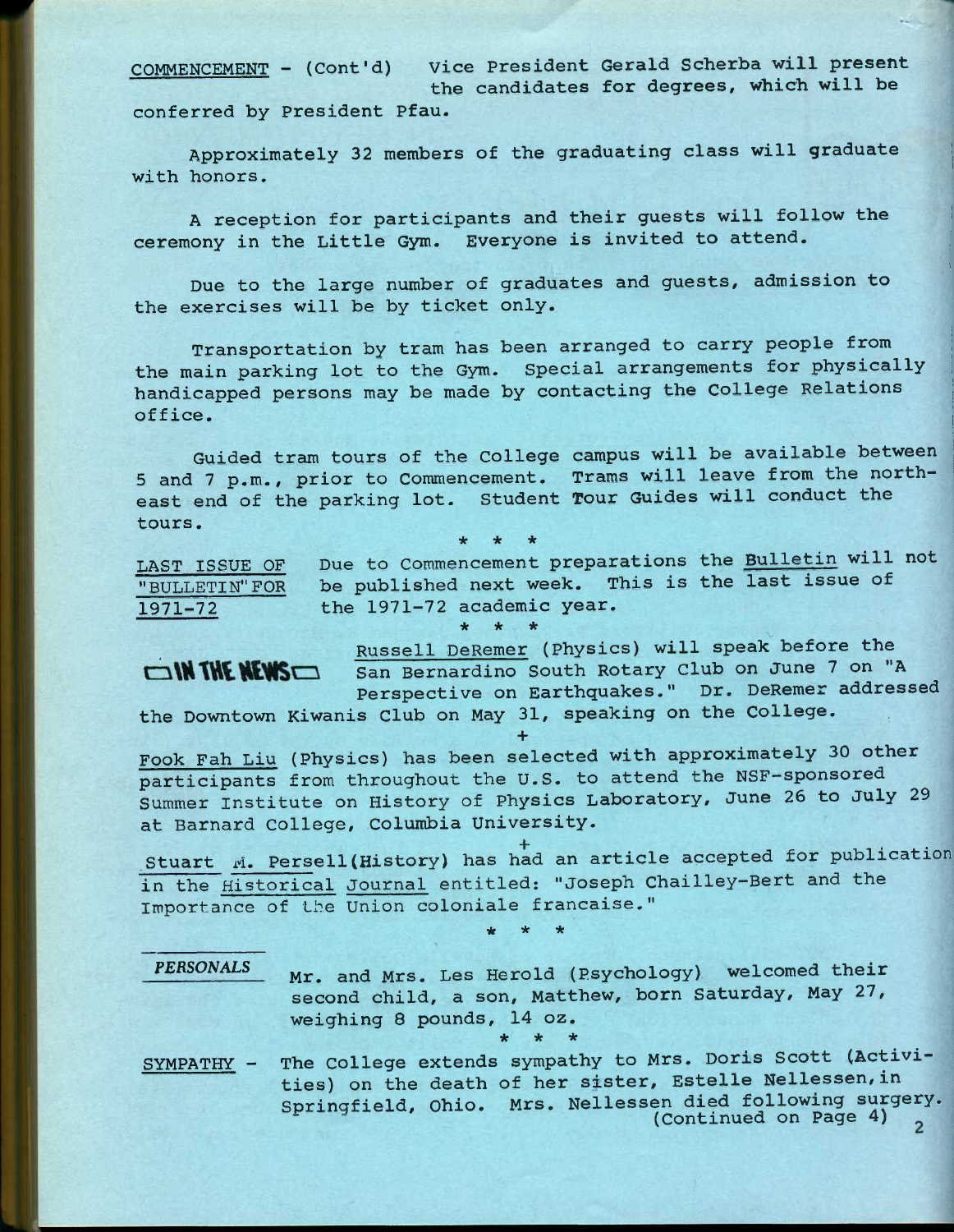**POWER OUTAGE ON A campus-wide power outage will take place on Sat-CAMPUS JUNE 17 urday, June 17, due to maintenance work on the campus electrical switchgear equipment. The shut-**

**down will begin at 7 a.m. and is expected to last until 5 p.m.** 

**\* \* \*** 

**STUDENTS HOLD Assorted ceramic ware created by student artists POTTERY SALE will go on sale today. The pottery will be on dis-**

**\* \* \* FIVE STUDENTS Paintings, crafts and sculpture of five seniors EXHIBIT ART WQRK are on exhibit. Ending today at 5 p.m. are works** 

**play from 9 a.m. to 5 p.m. in the Cafeteria Annex.** 

**by Richard Hamner (painting) and Marvelle Thompson (crafts), in Library Art Gallery,Fourth Floor. Also closing today are exhibits by Mandi Batalo (sculpture) and Eric Hayden (painting) at 4 p.m. in PS-22. Beginning June 3, Georgia McKenzie,(painting) will have an exhibit in the Library Art Gallery through June 9.** 

**\* \* \*** 

**HELPERS NEEDED FOR Volunteers to help with the Commencement COMMENCEMENT RECEPTION Reception are being recruited by Barbara Nolte, College Relations office, A-149, Ext.** 

**418. Staff members will receive overtime pay or compensatory time-off to cover their working hours during the reception. Kitchen helpers and pourers will be needed. Special passes will be provided to helpers to allow parking in the Gymnasium Parking Lot.** 

**\* \* \*** 

**NO PARKING NEAR TRASH Beginning June 12 the City Disposal Service BINS ON TUES. OR THURS. will change its pick-up days from Monday, Wednesday and Friday to Tuesday and Thurs-**

**day. Cars which were formerly permitted to park near the trash bins must not be parked there on Tuesday and Thursday after June 12. \* \* \*** 

**JAMES PIERSON EARNS James Pierson, Assistant Professor of Anthro-PH.D. IN ANTHROPOLOGY pology, has received word from the Department of Anthropology at Washington University at** 

**St. Louis that he has completed all the requirements for the doctorate. The title of his thesis is "Aboriginality in Adelaide; Urban Resources and Adaptations." The Ph.D. will be awarded in August, 1972.** 

**\* \* \*** 

**CSCSB STUDENTS RECEIVE A paper by Pamela Maxwell (sociology) and AWARDS, READ PAPERS ' Arthur J. Gonzalez (psychology), CSCSB graduates who also hold M.A» degrees, has been** 

**selected for presentation at the 53rd annual meeting of the Pacific Division of the American Assn. for the Advancement of Science at the U of Oregon, Eugene. The paper is entitled " Traditional and Non-Traditional Role Choice and the Female Need for Failure." Miss Maxwell is currently a graduate assistant and part-time lecturer in Sociology at the College and will receive a second B.A. from CSCSB (in psychology) this month.** 

**+ (Continued on Page 4)** 

**3**